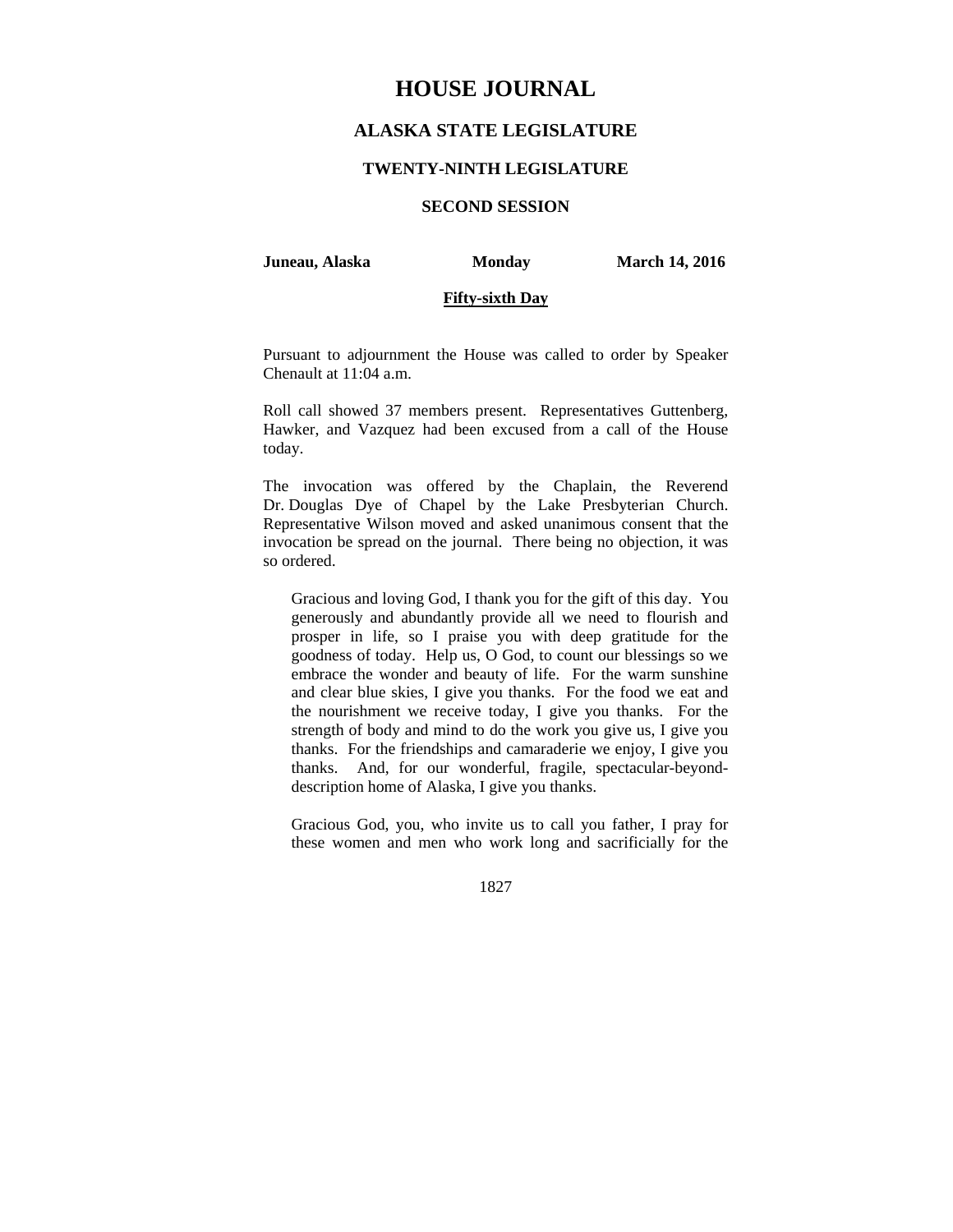welfare of our state. Protect them from fatigue and discouragement. Grant them joy and satisfaction in their work. Give them wisdom and insight as they address the great challenges of our community. Fill them with an ability to work together for the benefit of this great land and people.

Lord, we are deep into this legislative session, so sustain these faithful servants with energy as they continue their work. Many are far from home, so please watch over and protect their families. At the end of this day, O God, I pray they will know they have served well and that you give them rest and refreshment.

I pray these things in the name of my Lord, Jesus. Amen.

The Pledge of Allegiance was led by Representative Nageak.

### **CERTIFICATION OF THE JOURNAL**

Representative Millett moved and asked unanimous consent that the journal for the 53rd, 54th, and 55th legislative days be approved as certified by the Chief Clerk. There being no objection, it was so ordered.

#### **\* \* \* \* \***

Representative Claman introduced Delaney Benavides, Guest Page, from Anchorage.

Representative Olson introduced Savaya Bieber, Guest Page, from Kenai.

Representative Millett introduced Shannon and Dalton Donley, Guest Pages, from Anchorage.

### **MESSAGES FROM THE SENATE**

A message dated March 11, 2016, was read stating the Senate passed the following, and they are transmitted for consideration: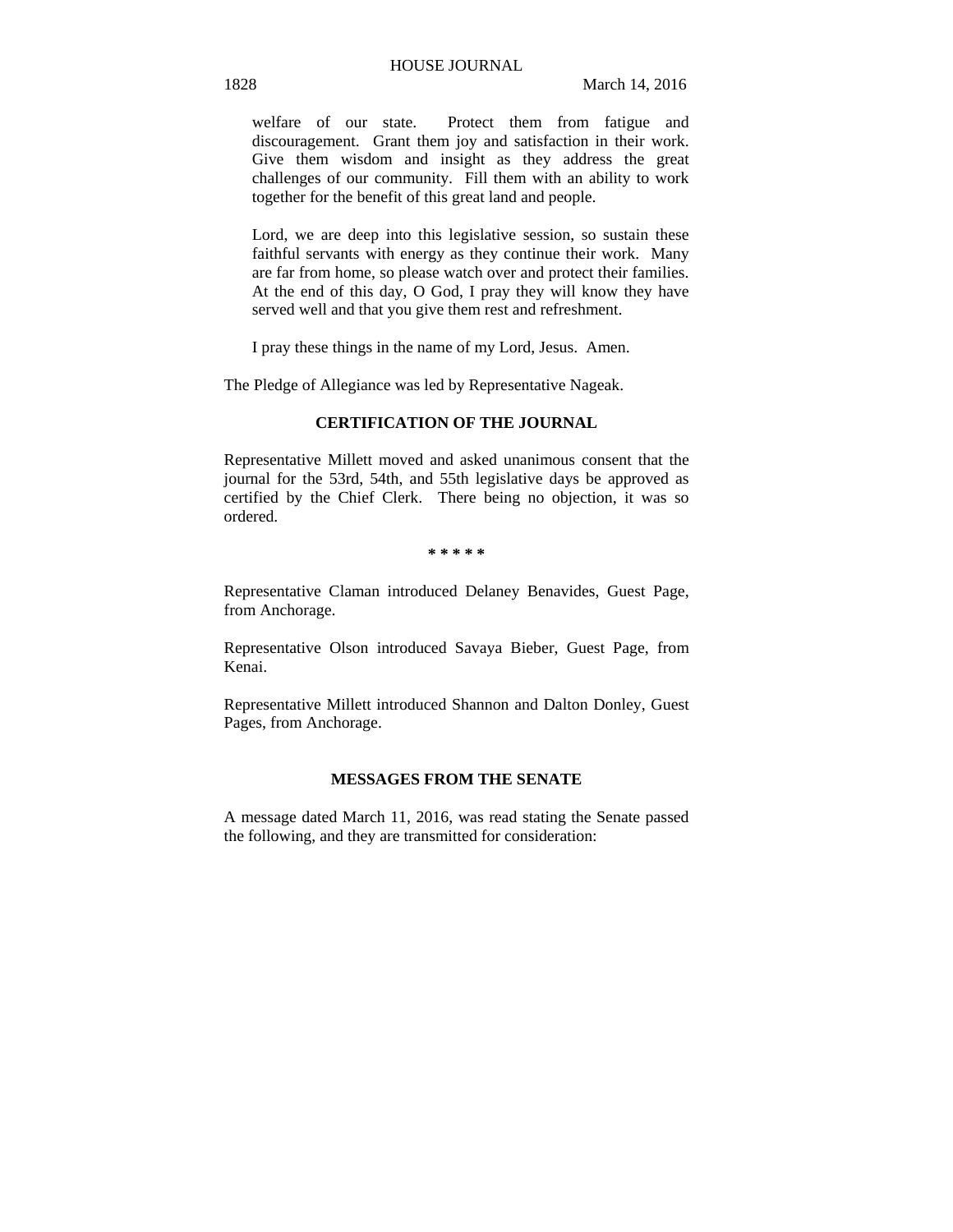### **FIRST READING AND REFERENCE OF SENATE BILLS**

### **SB 74**

CS FOR SENATE BILL NO. 74(FIN) am by the Senate Finance Committee, entitled:

"An Act relating to diagnosis, treatment, and prescription of drugs without a physical examination by a physician; relating to the delivery of services by a licensed professional counselor, marriage and family therapist, psychologist, psychological associate, and social worker by audio, video, or data communications; relating to the duties of the State Medical Board; relating to limitations of actions; establishing the Alaska Medical Assistance False Claim and Reporting Act; relating to medical assistance programs administered by the Department of Health and Social Services; relating to the controlled substance prescription database; relating to the duties of the Board of Pharmacy; relating to the duties of the Department of Commerce, Community, and Economic Development; relating to accounting for program receipts; relating to public record status of records related to the Alaska Medical Assistance False Claim and Reporting Act; establishing a telemedicine business registry; relating to competitive bidding for medical assistance products and services; relating to verification of eligibility for public assistance programs administered by the Department of Health and Social Services; relating to annual audits of state medical assistance providers; relating to reporting overpayments of medical assistance payments; establishing authority to assess civil penalties for violations of medical assistance program requirements; relating to seizure and forfeiture of property for medical assistance fraud; relating to the duties of the Department of Health and Social Services; establishing medical assistance demonstration projects; relating to Alaska Pioneers' Homes and Alaska Veterans' Homes; relating to the duties of the Department of Administration; relating to the Alaska Mental Health Trust Authority; relating to feasibility studies for the provision of specified state services; amending Rules 4, 5, 7, 12, 24, 26, 27, 41, 77, 79, 82, and 89, Alaska Rules of Civil Procedure, and Rule 37, Alaska Rules of Criminal Procedure; and providing for an effective date."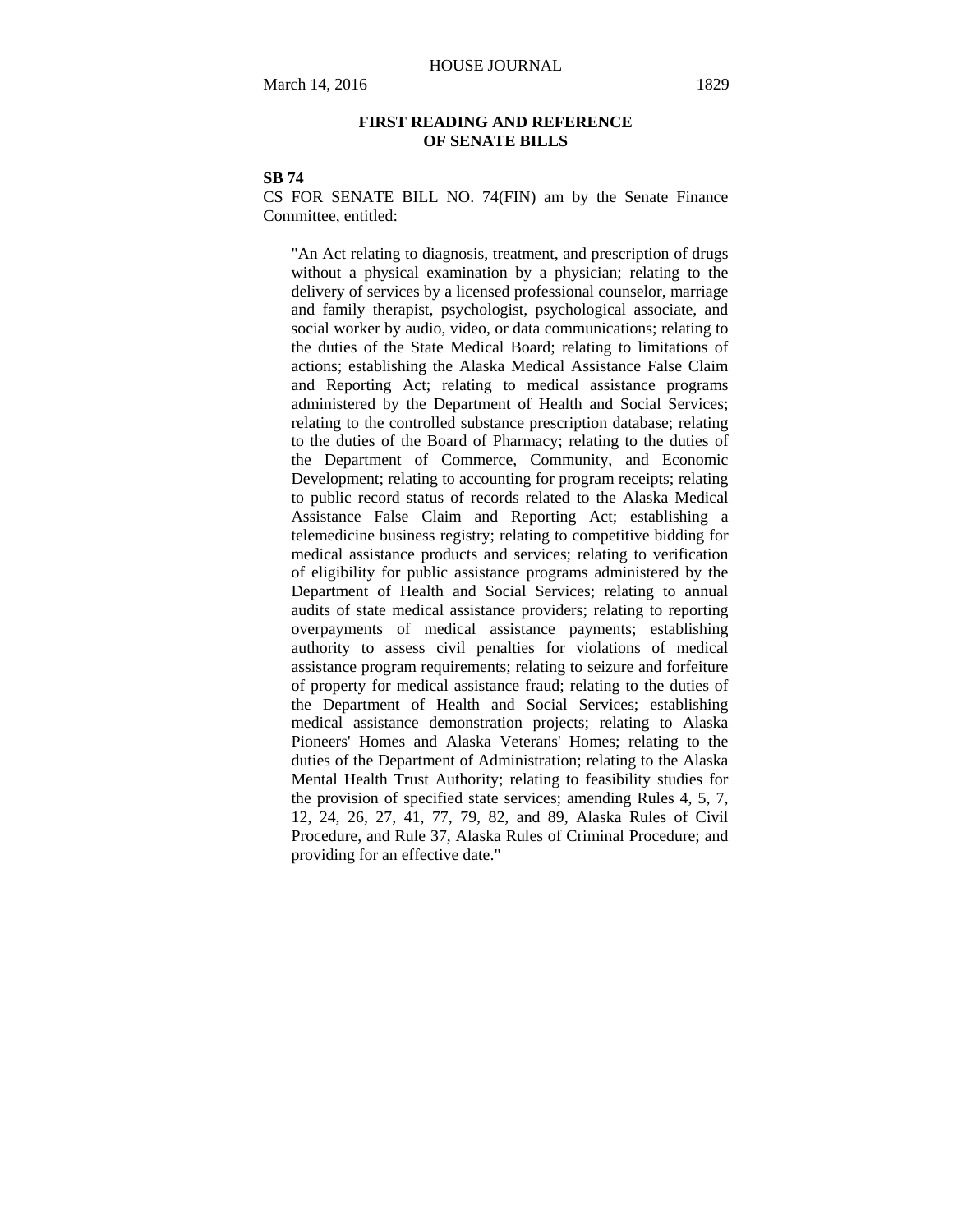was read the first time and referred to the Finance Committee.

#### **SB 127**

SENATE BILL NO. 127 by Senators Huggins, Giessel, Costello, MacKinnon, Stevens, Micciche, Bishop, and Meyer, entitled:

"An Act relating to actions by insurers based on credit history or insurance score; and providing for an exception to consideration by an insurer of credit history or insurance score."

was read the first time and referred to the Labor & Commerce **Committee** 

#### **INTRODUCTION OF CITATIONS**

The following citation was introduced and referred to the Rules Committee for placement on the calendar:

Honoring - The 1894-1898 Alaska Sami Reindeer Herders By Senator Olson

## **CONSIDERATION OF THE DAILY CALENDAR**

#### **LEGISLATIVE CITATIONS**

Representative Millett moved and asked unanimous consent that the House approve the citations on the calendar. There being no objection, the following citations were approved and sent to enrolling:

Honoring - Katherine Inman and Anchorage Yoga

By Representatives Claman, Drummond, Chenault, Colver, Edgmon, Foster, Gara, Gattis, Guttenberg, Hawker, Herron, Hughes, Johnson, Josephson, Kawasaki, Keller, Kito, Kreiss-Tomkins, LeDoux, Lynn, Millett, Munoz, Nageak, Neuman, Olson, Ortiz, Pruitt, Saddler, Seaton, Spohnholz, Stutes, Talerico, Tarr, Thompson, Tilton, Tuck, Vazquez, Wilson, Wool

Honoring - Surgical Services Flight 673D Medical Group By Representatives LeDoux, Chenault, Claman, Colver, Drummond, Edgmon, Foster, Gara, Gattis, Guttenberg, Hawker, Herron, Hughes,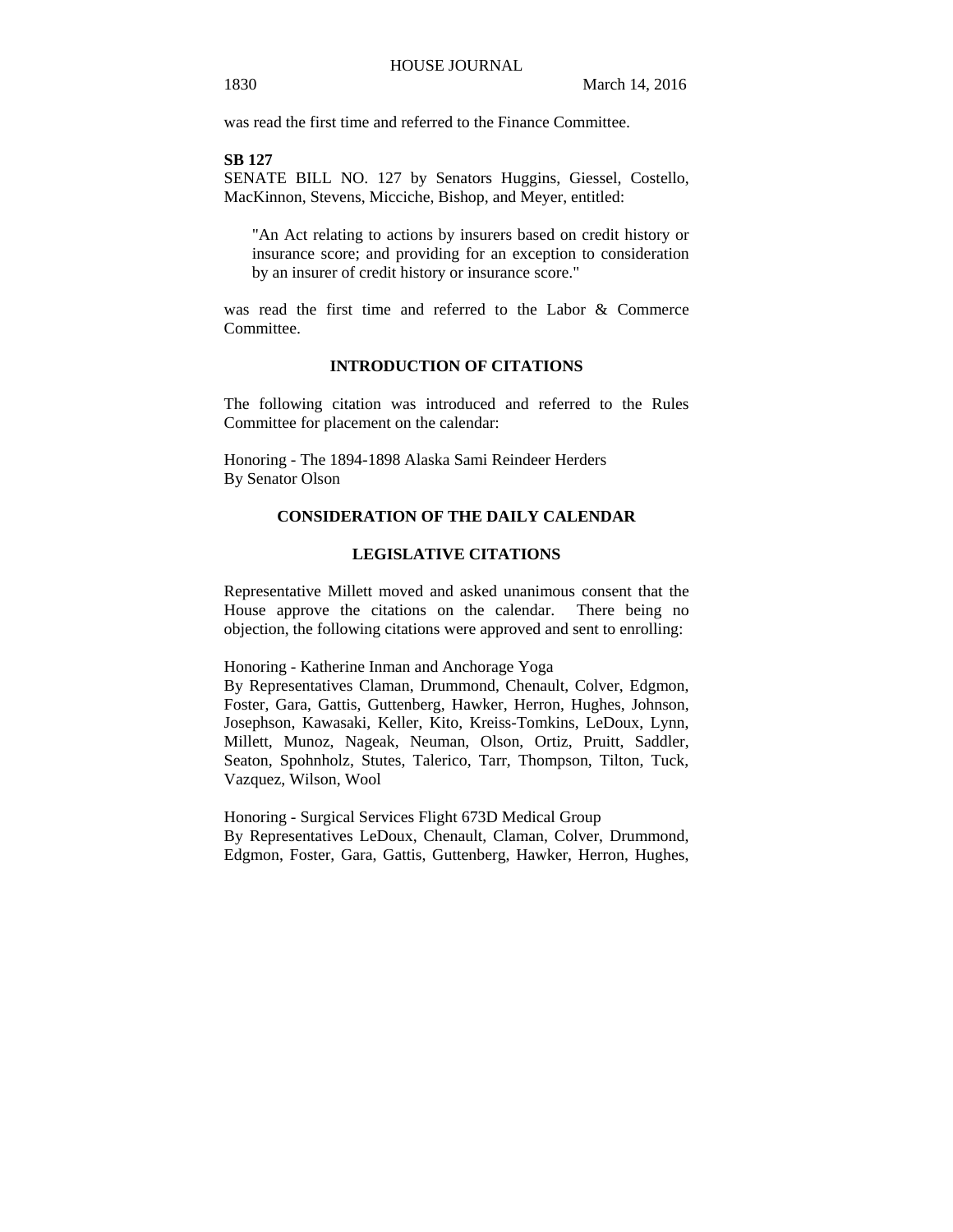March 14, 2016 1831

Johnson, Josephson, Kawasaki, Keller, Kito, Kreiss-Tomkins, Lynn, Millett, Munoz, Nageak, Neuman, Olson, Ortiz, Pruitt, Saddler, Seaton, Spohnholz, Stutes, Talerico, Tarr, Thompson, Tilton, Tuck, Vazquez, Wilson, Wool; Senator Wielechowski

#### Honoring - Irene "Dottie" Holmes

By Senator Huggins; Representatives Chenault, Claman, Colver, Drummond, Edgmon, Foster, Gara, Gattis, Guttenberg, Hawker, Herron, Hughes, Johnson, Josephson, Kawasaki, Keller, Kito, Kreiss-Tomkins, LeDoux, Lynn, Millett, Munoz, Nageak, Neuman, Olson, Ortiz, Pruitt, Saddler, Seaton, Spohnholz, Stutes, Talerico, Tarr, Thompson, Tilton, Tuck, Vazquez, Wilson, Wool

#### Honoring - Women's History Month 2016

By Senator McGuire; Representatives Chenault, Claman, Colver, Drummond, Edgmon, Foster, Gara, Gattis, Guttenberg, Hawker, Herron, Hughes, Johnson, Josephson, Kawasaki, Keller, Kito, Kreiss-Tomkins, LeDoux, Lynn, Millett, Munoz, Nageak, Neuman, Olson, Ortiz, Pruitt, Saddler, Seaton, Spohnholz, Stutes, Talerico, Tarr, Thompson, Tilton, Tuck, Vazquez, Wilson, Wool

#### In Memoriam - Jeremy Alexander Dooley

By Senator Micciche; Representatives Olson, Chenault, Claman, Colver, Drummond, Edgmon, Foster, Gara, Gattis, Guttenberg, Hawker, Herron, Hughes, Johnson, Josephson, Kawasaki, Keller, Kito, Kreiss-Tomkins, LeDoux, Lynn, Millett, Munoz, Nageak, Neuman, Ortiz, Pruitt, Saddler, Seaton, Spohnholz, Stutes, Talerico, Tarr, Thompson, Tilton, Tuck, Vazquez, Wilson, Wool

### **UNFINISHED BUSINESS**

Representative Millett moved and asked unanimous consent that the following members be excused from a call of the House. There being no objection, the members were excused as noted:

Representative Kito – from 7:00 p.m., today to 8:00 a.m., March 19

Representative Edgmon – from 6:20 p.m., March 16 to 1:00 a.m., March 21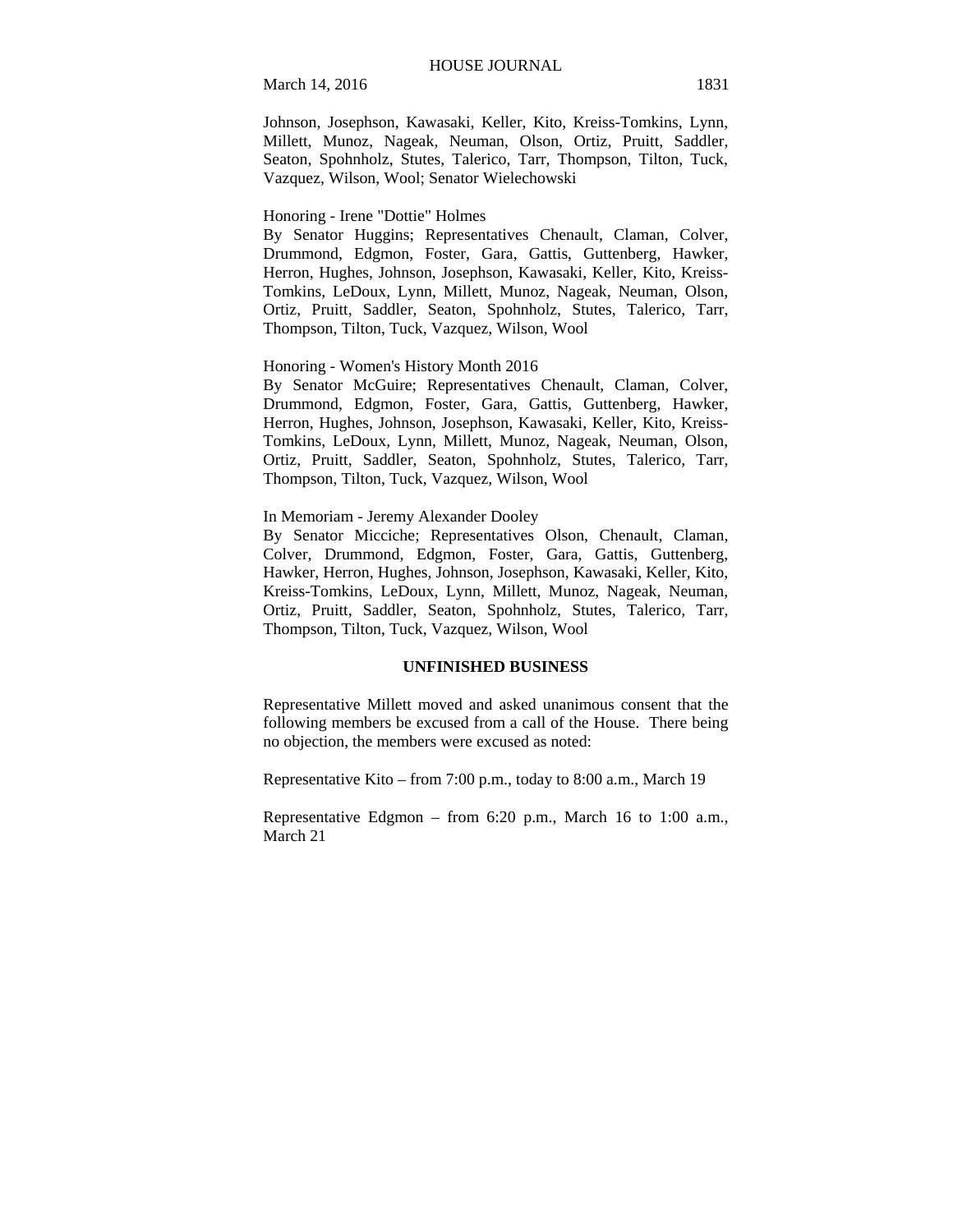Representative Seaton – from 8:30 a.m. to 10:15 a.m., March 16

Representative LeDoux – from 5:00 p.m., March 18 to 10:00 p.m., March 20

Representative Foster – from 6:00 a.m., March 17 to 10:30 a.m., March 21

#### **HB 216**

Representative Colver added as a cosponsor to:

#### HOUSE BILL NO. 216

"An Act relating to obstruction or interference with a person's free passage on or use of navigable water; and amending the definition of 'navigable water' under the Alaska Land Act."

#### **HB 328**

Representatives Gattis and Foster added as cosponsors to:

## HOUSE BILL NO. 328

"An Act prohibiting smoking in certain places; relating to education on the smoking prohibition; and providing for an effective date."

### **SB 89**

Representative Keller added as a cross sponsor to:

CS FOR SENATE BILL NO. 89(RLS) am(efd add)

"An Act relating to a parent's right to direct the education of a child; prohibiting a school district from contracting with an abortion services provider; prohibiting a school district from allowing an abortion services provider to furnish course materials or provide instruction concerning sexuality or sexually transmitted diseases; relating to physical examinations for teachers; and providing for an effective date."

### **ANNOUNCEMENTS**

House committee schedules are published under separate cover.